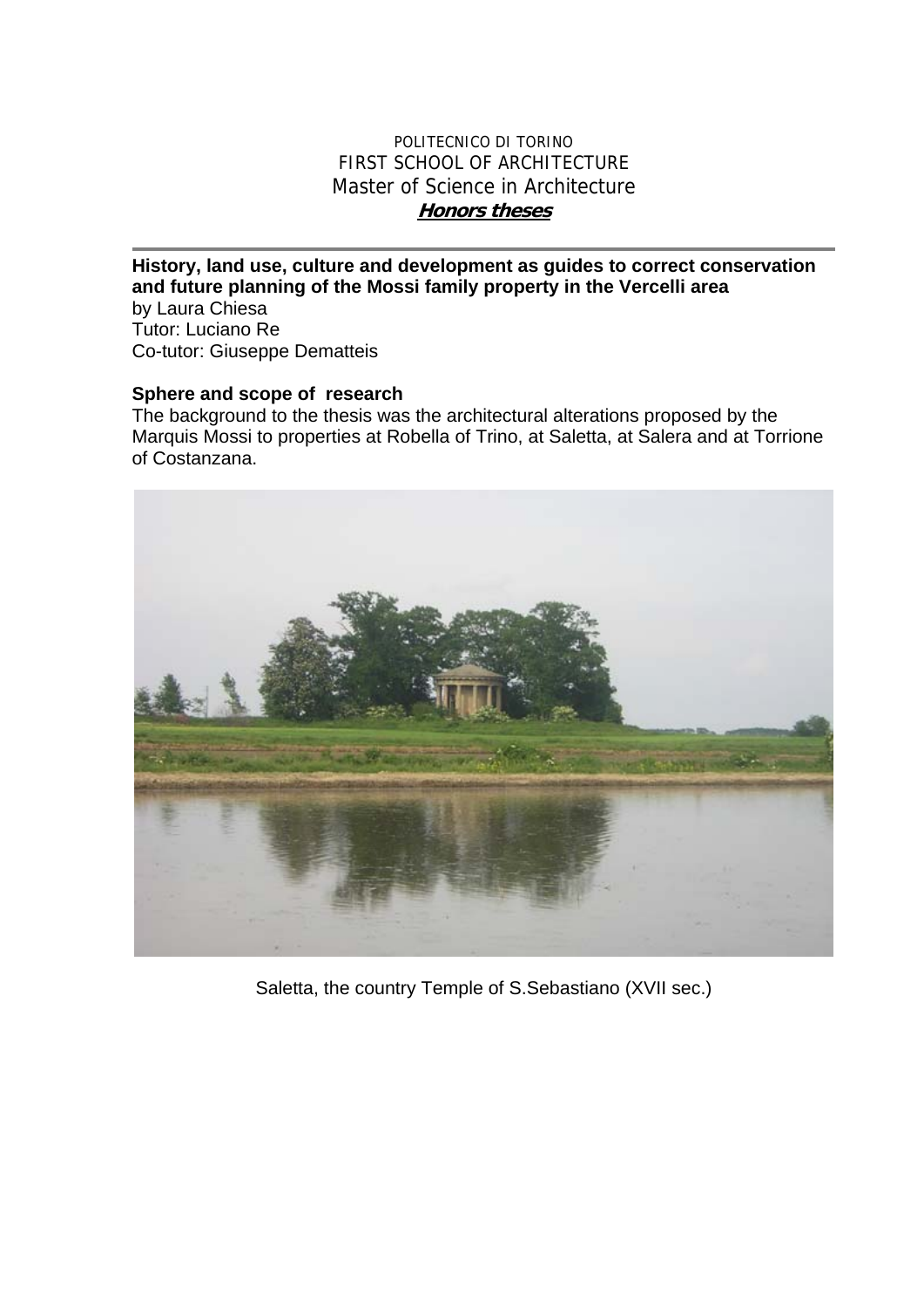

Torrione, the palace (XIX sec.)

We propose here to investigate the historical, territorial and cultural background of this territorial system. Only in this way will it be possible to make a correct analysis and begin the correct form of intervetion necessary. At the end of the project certain fundamental goals will be met and uses: archives of knoledge, plant architecture, town planning, ecology and enviroment protection, and museums. The research will also be part of the project of ecological museum. These identity museums are important because people can identify with them and discover their heritage.

## **Resources**

- research of the archives
- materials and resources made available by LARTU
- the critical analysis of the concept of the land and its multitudes of interpretation: geographic, historic and aesthetical.
- the critical analysis of the state of the state of the artwork and the debate over the conservation and restoration of the countryside.
- legislation and laws regarding the countryside: New Codice and Guarini laws.

## **Objectives**

Sunstainable conservation through the potential ecological museum structure "Terre d'Acqua". Using the before mentioned resources. I was able to rebuild: the settlings, coltural trasformation to facilitate an easier reading through time. I used the digital Napoleonic land register, geographical referal of cartography, the contest of the culture in the territory.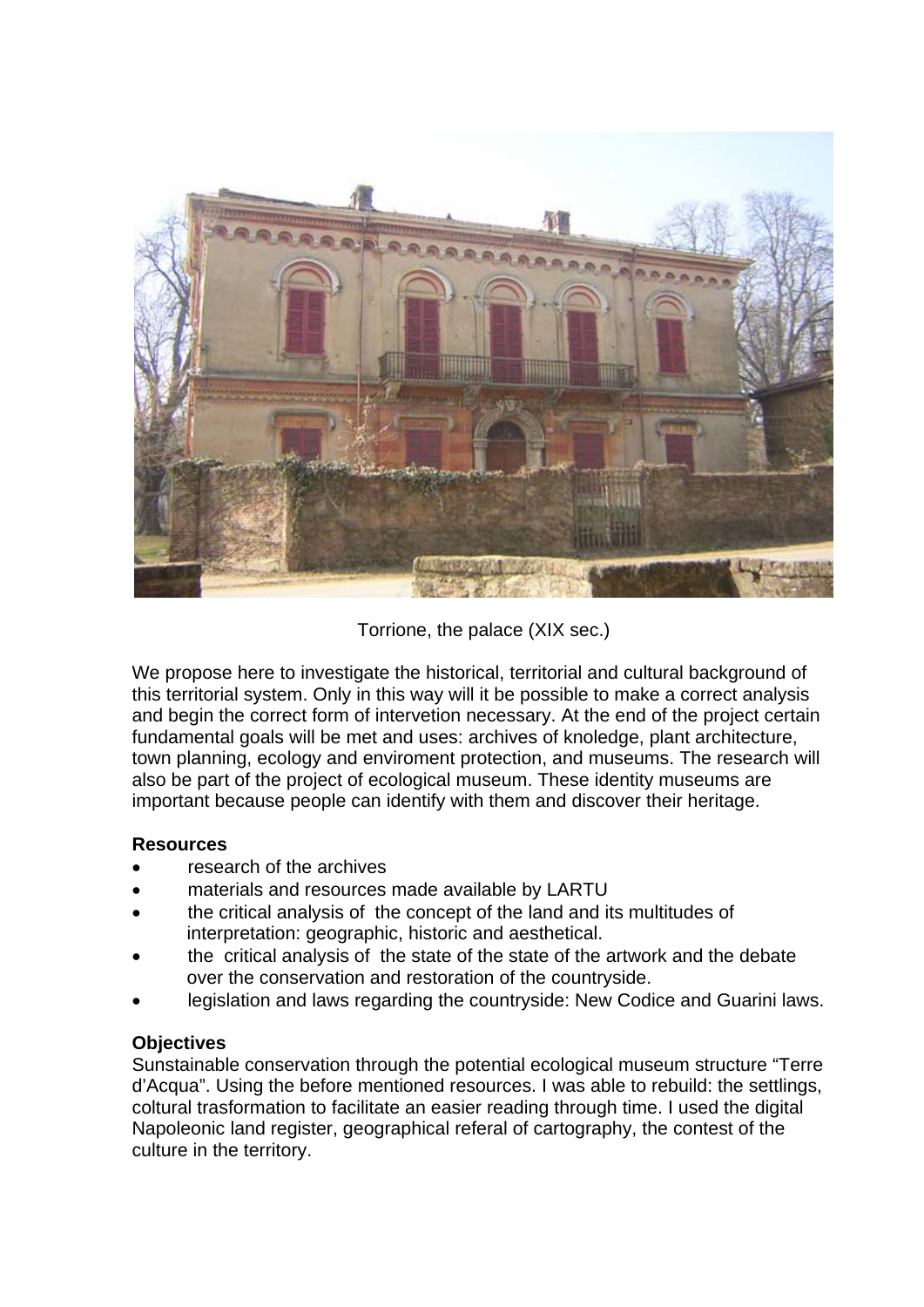During the research two computer programs were used for recording information: the Dbase and Atlas Gis.

The infrastructural intervetions: during the analysis of the project intervetion of land in the period during the management of Tommaso Ottavio Maria Mossi.



Torrione, the project of circular fishpond (1770-1780)

The prefixed objective was obtained by:

• A first phase of analysis and the adoption of a method utilizing "The Piano Territoriale Regionale (Regional land Plan) of The Regione Piemonte Approfondimento of the Valle di Susa". It was the guiding line for understanding the country side. This has let us identify the permanent structures, recognize and evaluate the aspect and culture of the countryside. It was possible to distinguish between the structural aspects, its qualities and characteristics and the critical aspets by using the software program Autocad. Next the Guarini law was analized: "Individualization, protection and improvement of historical monuments of architectural importance in the community". (Regional Law March 14, 1995 n.35) and the possibility of applying this law in the research.